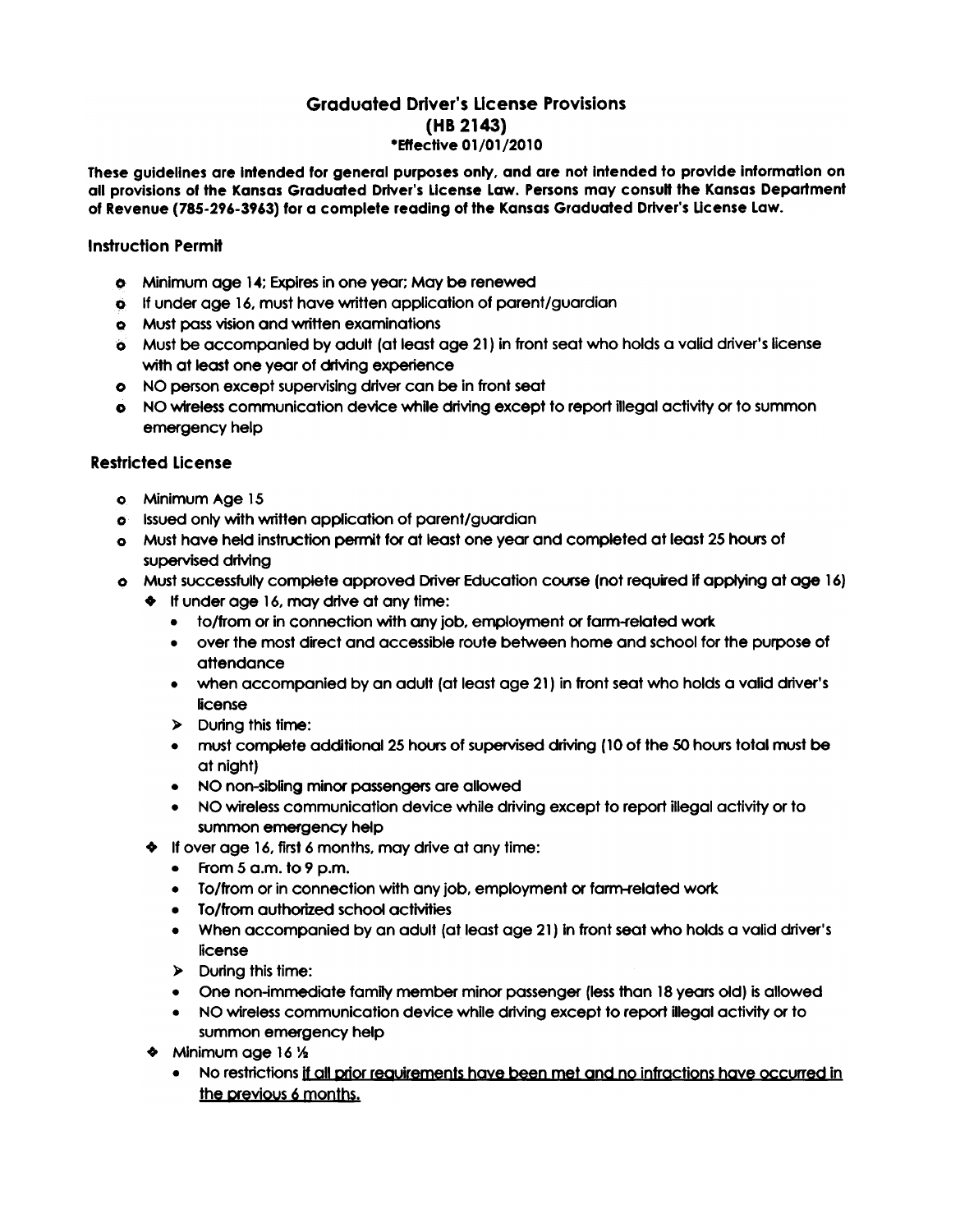# Full (Unrestricted) Ucense

- 0 Age 17 if fist time appHcant, not including instruction permit
- 0 Must pass vision, written, and driving exams
- 0 Must provide proof of age and identification
- $\bullet$  Signed affidavit of parent or guardian, stating applicant has completed at least 50 hours of adult (at least age 21) supervised driving with at least 10 of those hours being at night.

## **Farm Permit**

- 0 Minimum age 14
- 0 Must reside on a farm (parcel of land larger than 20 acres used in agricultural operations), or be employed for compensation on a fam
- c Issued only with written application of parent/guardian
- 0 Must pass vision, written and driving examinations
	- $\bullet$  If under age 16, may drive at any time:
		- . to/from or in connection with any farm job, employment or other farm-related work
		- . over the most direct and accessible route between home and school for the purpose of attendance
		- . when accompanied by an adult (at least age 21 )who holds a valid driver's icense
		- . NO non-sibling minor passengers are allowed
		- . NO wireless communication device while driving except to report illegal activity or to summon emergency help
		- Prior to age 16, must provide signed affidavit attesting to completion of at least 50 hours of supervised driving, with at least 10 of those hours being at night.
	- $\bullet$  If over age 16, first 6 months, may drive at any time:
		- . From 5 a.m. to 9 p.m.
		- to/from or in connection with any farm job, employment or other farm-related work<br>• to/from authorized school activities
		-
		- to/from authorized school activities<br>• when accompanied by an adult (at least age 21)who holds a valid driver's license
		- . One non-immediate family member minor passenger (less than 18 years old) is allowed
		- . NO wireless communication device while driving except to report illegal activity or to summon emergency help
	- $\bullet$  Minimum age 16  $\frac{1}{2}$ 
		- . No restrictions if all crior reauirements have been met and no infractions have occurred In the previous 6 months

## Motorcycle Ucense

- **o** Same restrictions as above
- 0 Must be accompanied by an adult (at least age 21) who holds a valid class M driver's license
- 0 Supervising rider must be operating a motorcycle In the general proximity of the licensee

## Rev oc atlons/Suspensions

- 0 Restricted driver's license shall be suspended for any violation of restrictions
- 0 Ucense shall be suspended if involved In two or more accidents chageable to the licensee not reinstated for one year
- 0 Under age 16 and convicted of two or more moving traffic violations committed on separate occasions shall not be eligible to receive full (unrestricted) license until age 17
- Under age 17 (at least 16) and convicted of two or more moving traffic violations committed on 0separate occasions shall not be eligible to receive full (unrestricted) license until age 18